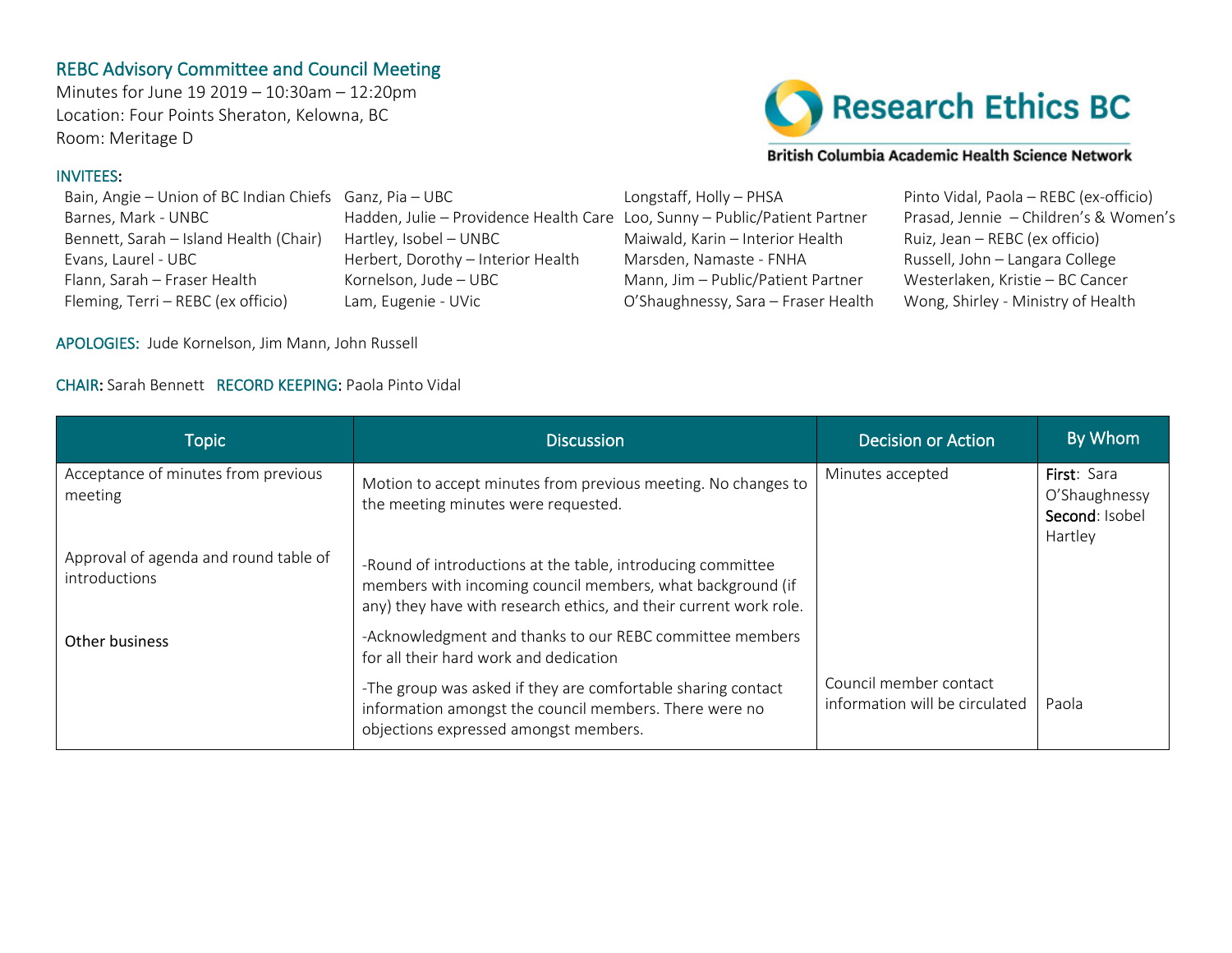| <b>Topic</b>                                                          | <b>Discussion</b>                                                                                                                                                                                                                                                                                                                                                                                                                                                                                                                                                                                                                                                                                                                                                                                                       | <b>Decision or Action</b> | By Whom           |
|-----------------------------------------------------------------------|-------------------------------------------------------------------------------------------------------------------------------------------------------------------------------------------------------------------------------------------------------------------------------------------------------------------------------------------------------------------------------------------------------------------------------------------------------------------------------------------------------------------------------------------------------------------------------------------------------------------------------------------------------------------------------------------------------------------------------------------------------------------------------------------------------------------------|---------------------------|-------------------|
| 1. Update report on REBC and<br>AHSN and REBC Governance<br>Structure | Terri Fleming, one of the two Unit Directors presented the REBC<br>strategies and new governance structure.<br>-A brief summary of the new structure: REBC is moving from an<br>Advisory Committee to an Advisory Council structure for two<br>reasons: First, to be consistent with the other BC AHSN units of<br>Clinical Trials BC and the BC SUPPORT Unit. The second being<br>the goals of the original BCEHI (ethics harmonization initiative)<br>have been achieved. The next phase for the group requires the<br>broader expertise of an advisory group.<br>- Working groups will be created as needed to address specific<br>themes or issues e.g. Pediatric trials, jurisdictional requirements<br>- Working groups will be supported by REBC ex-officio: Jean Ruiz,<br>Terri Fleming, and Paola Pinto Vidal. |                           | <b>REBC Staff</b> |
|                                                                       | -Working groups will report to the Advisory Council, and the<br>Advisory Council and REBC staff are responsible to the BC AHSN<br>Board of Directors through Tom Noseworthy, CEO.                                                                                                                                                                                                                                                                                                                                                                                                                                                                                                                                                                                                                                       |                           |                   |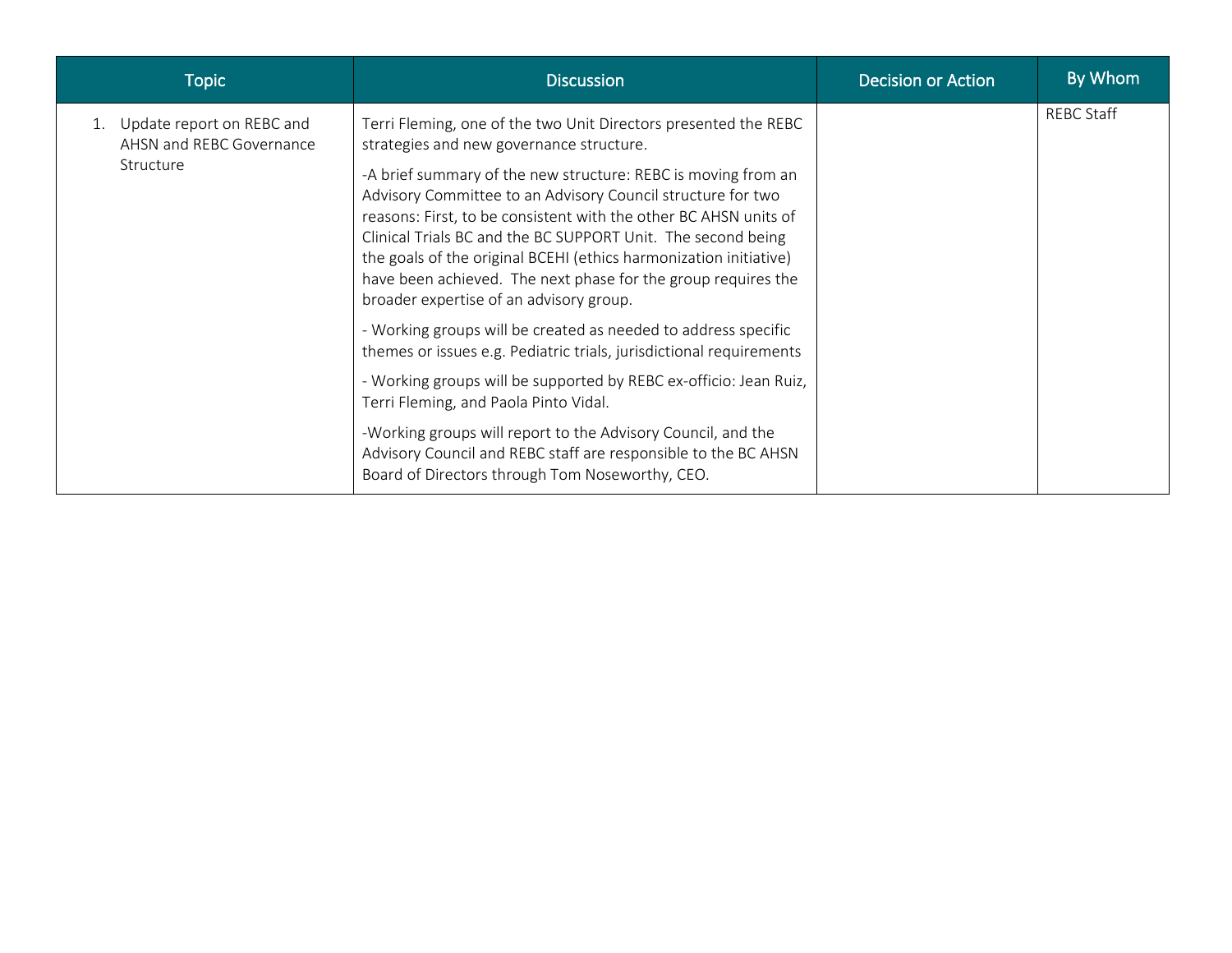| 2. Review and Approval of Terms<br>of Reference | Terri presented the key highlights of the draft "Terms of<br>Reference" which includes the reporting relationships discussed<br>earlier.                                                                                                                                                                                                                                                                                                                                  |                                                                                                                                                       |                             |
|-------------------------------------------------|---------------------------------------------------------------------------------------------------------------------------------------------------------------------------------------------------------------------------------------------------------------------------------------------------------------------------------------------------------------------------------------------------------------------------------------------------------------------------|-------------------------------------------------------------------------------------------------------------------------------------------------------|-----------------------------|
|                                                 | -The purpose of the Council is a source of expert advice to the<br>unit by providing input, advice, and recommendations to<br>support the successful achievement on the REBC strategic<br>priorities.                                                                                                                                                                                                                                                                     |                                                                                                                                                       |                             |
|                                                 | -Membership is a balance between stakeholder categories<br>including investigators, public, patients, participants, research<br>organizations, professions and industry, as well as a balance<br>representation from across the regional areas of BC.                                                                                                                                                                                                                     |                                                                                                                                                       |                             |
|                                                 | -Membership is capped at 15 members, not including the ex-<br>officio of Terri, Jean, and Paola                                                                                                                                                                                                                                                                                                                                                                           |                                                                                                                                                       |                             |
|                                                 | -Appointment term is for 2 years with an option for renewal of 2<br>years after that. Resignation from the Council is by notification<br>to the Chair.                                                                                                                                                                                                                                                                                                                    |                                                                                                                                                       |                             |
|                                                 | -The REBC Unit Director (interim part time shared position<br>between Terri and Jean) nominated the inaugural Chair. It was<br>important that the first Chair have the connection to the past<br>structure and history of ethics harmonization.                                                                                                                                                                                                                           | Audio recording of the<br>meetings will be done for<br>meeting minute purposes<br>and will only be available to<br>to the Advisory Council<br>members | Advisory Council<br>members |
|                                                 | -After one year the Chair will be determined by the Advisory<br>Council members                                                                                                                                                                                                                                                                                                                                                                                           |                                                                                                                                                       |                             |
|                                                 | -It was asked if the sessions will be recorded. After discussion,<br>agreement was reached to record the session but these unlike<br>minutes will not be publically available.                                                                                                                                                                                                                                                                                            |                                                                                                                                                       |                             |
|                                                 | -Clarification around the difference between the committee and<br>council: the Advisory Committee was a working committee that<br>REBA worked "off the side of their desks" for years, whereas the<br>Council's role is advising, and not necessarily considered a<br>working committee. The hope is that everyone who was<br>previously on the Committee can stay equally involved,<br>participating in working groups, and REBC staff will be there to<br>support them. |                                                                                                                                                       |                             |
|                                                 | -A concern was raised that we do not want to lose the<br>connection REBC has with the REB administrators "on the                                                                                                                                                                                                                                                                                                                                                          |                                                                                                                                                       |                             |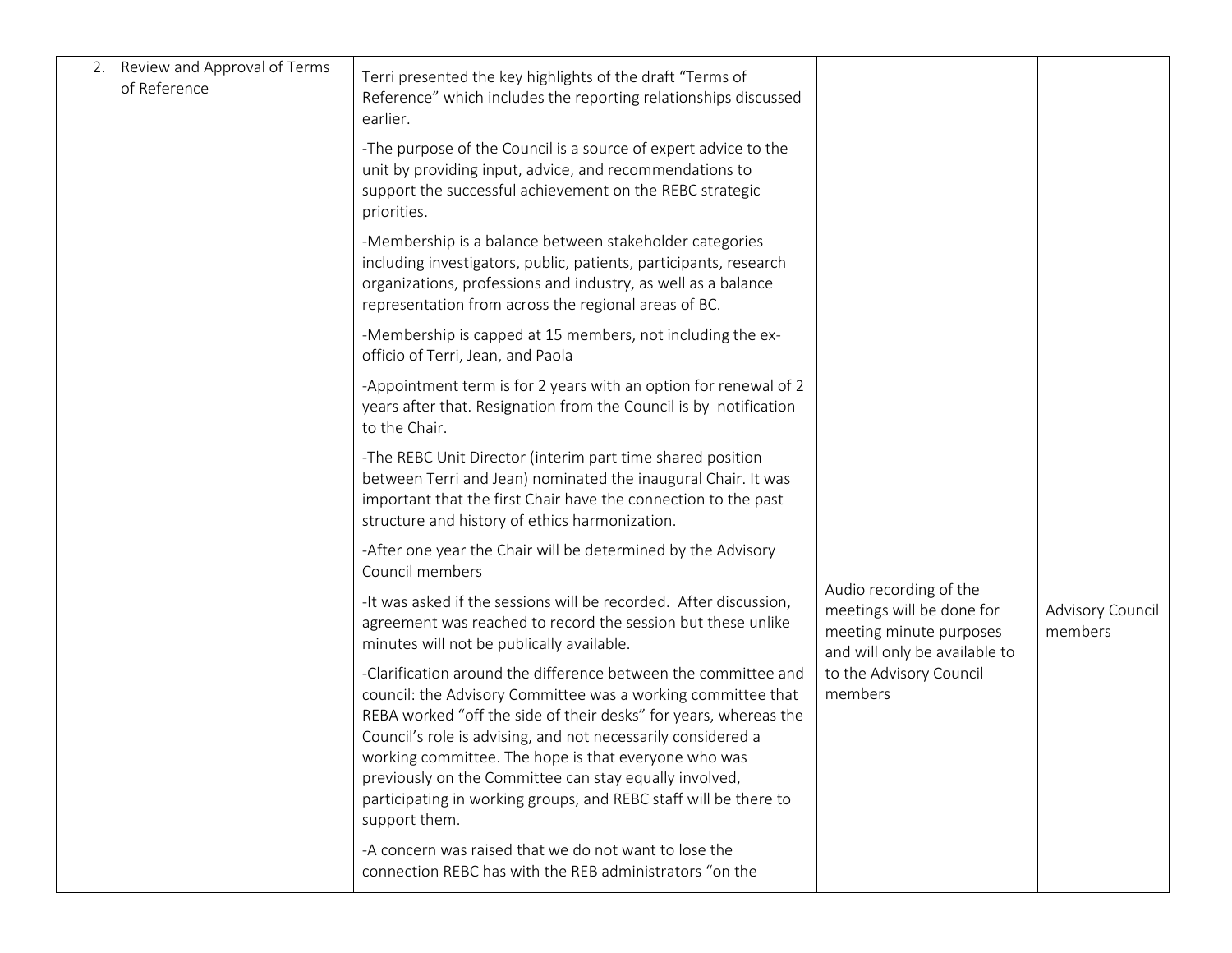| <b>Topic</b> | <b>Discussion</b>                                                                                                                                                                                                                                                                                                               | <b>Decision or Action</b>                                                                                                                                       | By Whom           |
|--------------|---------------------------------------------------------------------------------------------------------------------------------------------------------------------------------------------------------------------------------------------------------------------------------------------------------------------------------|-----------------------------------------------------------------------------------------------------------------------------------------------------------------|-------------------|
|              | ground" and if something can be added in the ToR to clarify that<br>connection and legacy.                                                                                                                                                                                                                                      | An additional sentence or<br>two to clarify the connection<br>with REB Administrators                                                                           | REBC staff        |
|              | -Clarification on section 2 was requested. What is meant by<br>"industry" and Terri clarified it is not meant to denote only<br>pharma, but for our unit that it encompasses "industry" like the<br>Ministry of Health for example.                                                                                             | Clarification on how industry<br>is defined to be added in the<br>ToR; suggestion that it be<br>plural to industries                                            | REBC staff        |
|              | -Under the section on Membership, Isobel suggested that it<br>should be made clear that if you are joining REBC that the<br>partner institution will be expected to provide support to the<br>working groups and identify new needs as new partners join.<br>-It was raised that the responsibilities of the Council need to be | Add a new section on the<br>Responsibilities of the<br>Advisory Council, greater<br>detail on the process of<br>onboarding new partners,                        | <b>REBC Staff</b> |
|              | better fleshed out.<br>-A question on confidentiality led to the discussion that the<br>Chair's responsibilities also need to be developed. The issue of                                                                                                                                                                        | and flesh out the Chair's<br>Responsibilities                                                                                                                   |                   |
|              | confidentiality is not foreseen to be an issue.<br>-Suggestions and clarifications will be incorporated in the new<br>version of the draft of Terms of Reference which will be<br>circulated to the group.                                                                                                                      | The latest iteration of the<br>ToR will be distributed<br>electronically and made<br>available on the eCoP to all<br>Council Members for review<br>and approval | <b>REBC Staff</b> |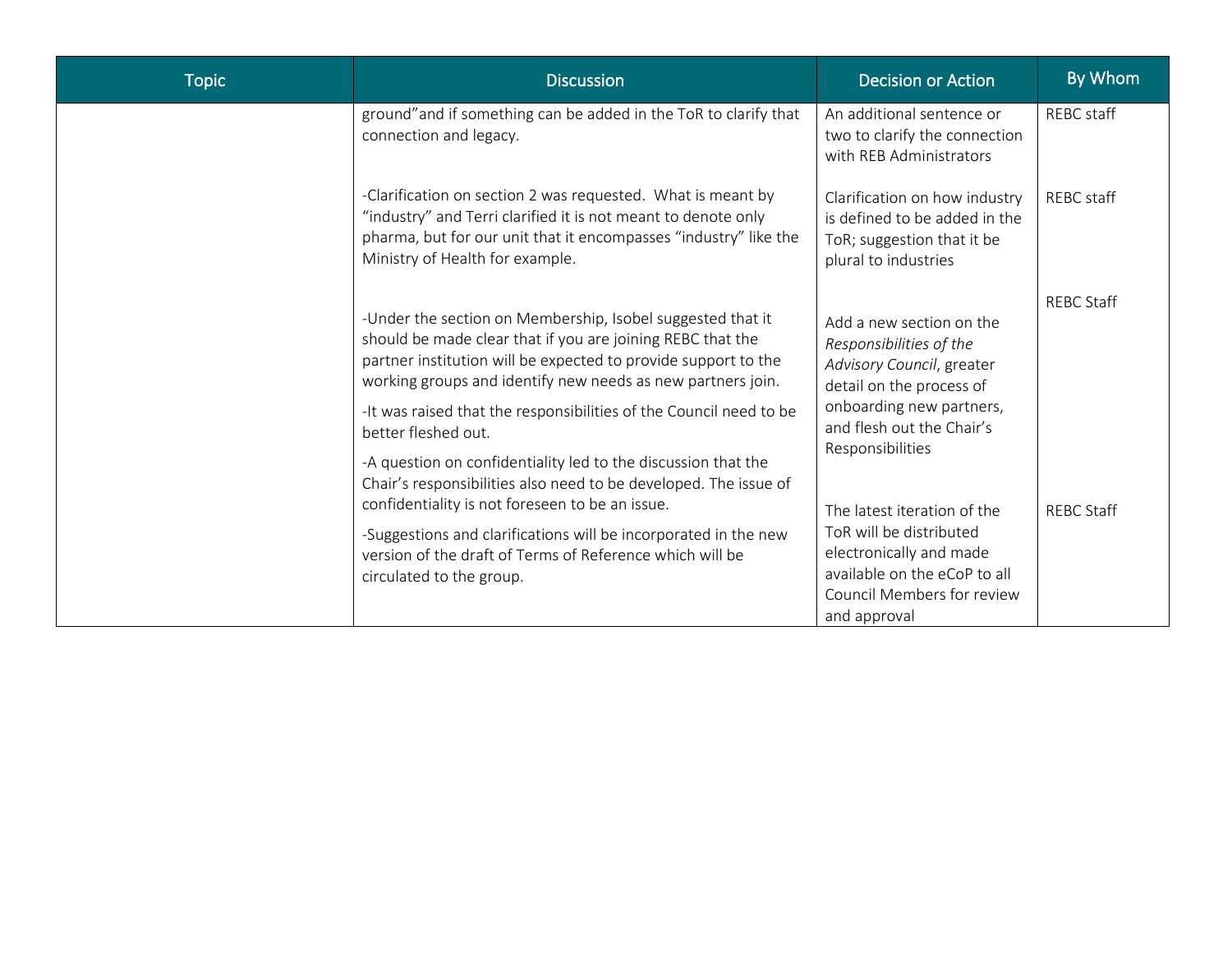| <b>Topic</b>                                              | <b>Discussion</b>                                                                                                                                                                                                                                                                                                                                                                                                                                                                      | <b>Decision or Action</b>                                                                 | By Whom |
|-----------------------------------------------------------|----------------------------------------------------------------------------------------------------------------------------------------------------------------------------------------------------------------------------------------------------------------------------------------------------------------------------------------------------------------------------------------------------------------------------------------------------------------------------------------|-------------------------------------------------------------------------------------------|---------|
| 3. Presentation of AHSN Strategic<br>Plan and REBC's Role | Terri presented the work that has been done thus far with the<br>AHSN Strategic Plan and REBC's role in it. The Strategy is<br>expected to be approved by the BC AHSN Board of Directors by<br>end of June, and an REBC operational plan should be developed<br>around October of this year                                                                                                                                                                                            |                                                                                           |         |
|                                                           | -The Directors of each of the units have been meeting on a<br>weekly basis to work on the Strategic Plan. The first at the top is<br>BC AHSN's mission: To better connect and catalyze BC's<br>collective expertise and resources to obtain substantive<br>measurable improvement in health and health care.                                                                                                                                                                           |                                                                                           |         |
|                                                           | -There are a variety of institutions that are trying to achieve a<br>similar goal as BC AHSN, like the Ministry, universities, the BC<br>Patient Safety & Quality Council, PHSA, Michael Smith<br>Foundation, so what the goal was to determine how we can<br>bring value to this mission which is a similar mission others have<br>in the province                                                                                                                                    |                                                                                           |         |
|                                                           | - Please refer to slides for detail                                                                                                                                                                                                                                                                                                                                                                                                                                                    |                                                                                           |         |
|                                                           | - Terri requested that the Council reflect on these goals and<br>think on where they can see REBC's role in achieving these goals.                                                                                                                                                                                                                                                                                                                                                     |                                                                                           |         |
|                                                           | -Dorothy suggested that to foster patient-oriented research we<br>could reach out to the SUPPORT units. Terri responded that<br>perhaps a tactic we could use is to provide education to<br>research ethics boards and administrators on new technologies<br>that are coming and how to handle that, for example, patient<br>partners that are both directing the research project and<br>participating in the project, and how to evaluate the ethics<br>around some of these issues. |                                                                                           |         |
|                                                           | -Sara O. wanted to note that we need to be careful with<br>recognizing what our scope and what falls within research<br>ethics and what is a part of a greater scope in research integrity.                                                                                                                                                                                                                                                                                            | We will send out the latest<br>version of the plan and the<br>group will discuss further. |         |
|                                                           | -We were approached by Privacy Research Advisory Group<br>(PRAG) to give a presentation as they are interested in<br>harmonization of privacy reviews.                                                                                                                                                                                                                                                                                                                                 |                                                                                           |         |